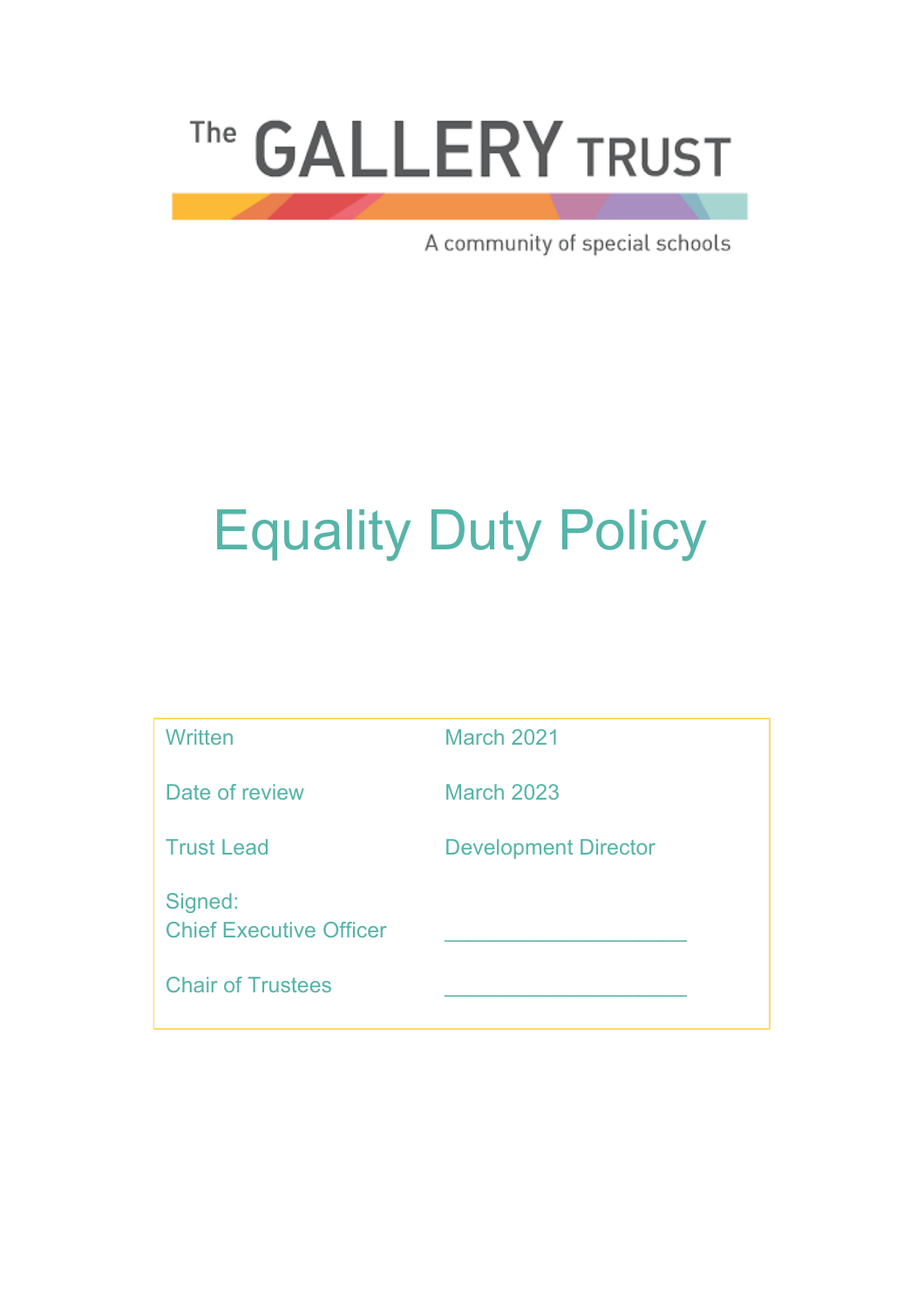# **Introduction**

All Gallery Trust establishments recognise the benefits of having a diverse community, with individuals who value one another, and appreciate the different contributions everyone can make. The school communities includes staff, parents/carers, Local Academy Board members, Trustees, Members, volunteers, visiting professionals, job applicants and candidates.

The Gallery Trust is committed to being an equal opportunities education provider and employer, and to equality of opportunity throughout the Trust.

In the provision of equal opportunities, the Trust recognises and accepts its responsibilities under the law and opposes discrimination on the basis of protected characteristics, which includes:

- Disability
- Gender reassignment
- Pregnancy and maternity
- Race
- Religion or belief
- Gender
- Sexual orientation
- Marital or civil partnership status
- Age

The Trust opposes unlawful discrimination due to Special Educational Needs and Disabilities, and because English is an additional language.

The Trust aims to ensure that all policies and practices conform with the principle of equal opportunities and comply with the Public Sector Equality Duty set out in the Equality Act 2010.

The Trust and its establishments aims to meet its obligations under the public sector equality duty by having due regard to the need to:

- Eliminate discrimination and other conduct that is prohibited by the Equality Act 2010
- Advance equality of opportunity between people who share a protected characteristic and people who do not share it
- Foster good relations across all characteristics between people who share a protected characteristic and people who do not share it

Through the operation of this policy the Trust aims to:

- Communicate the commitment of the Trust and each school to the promotion of equal opportunities
- Promote equal treatment across the Trust and in each school for all members of the school community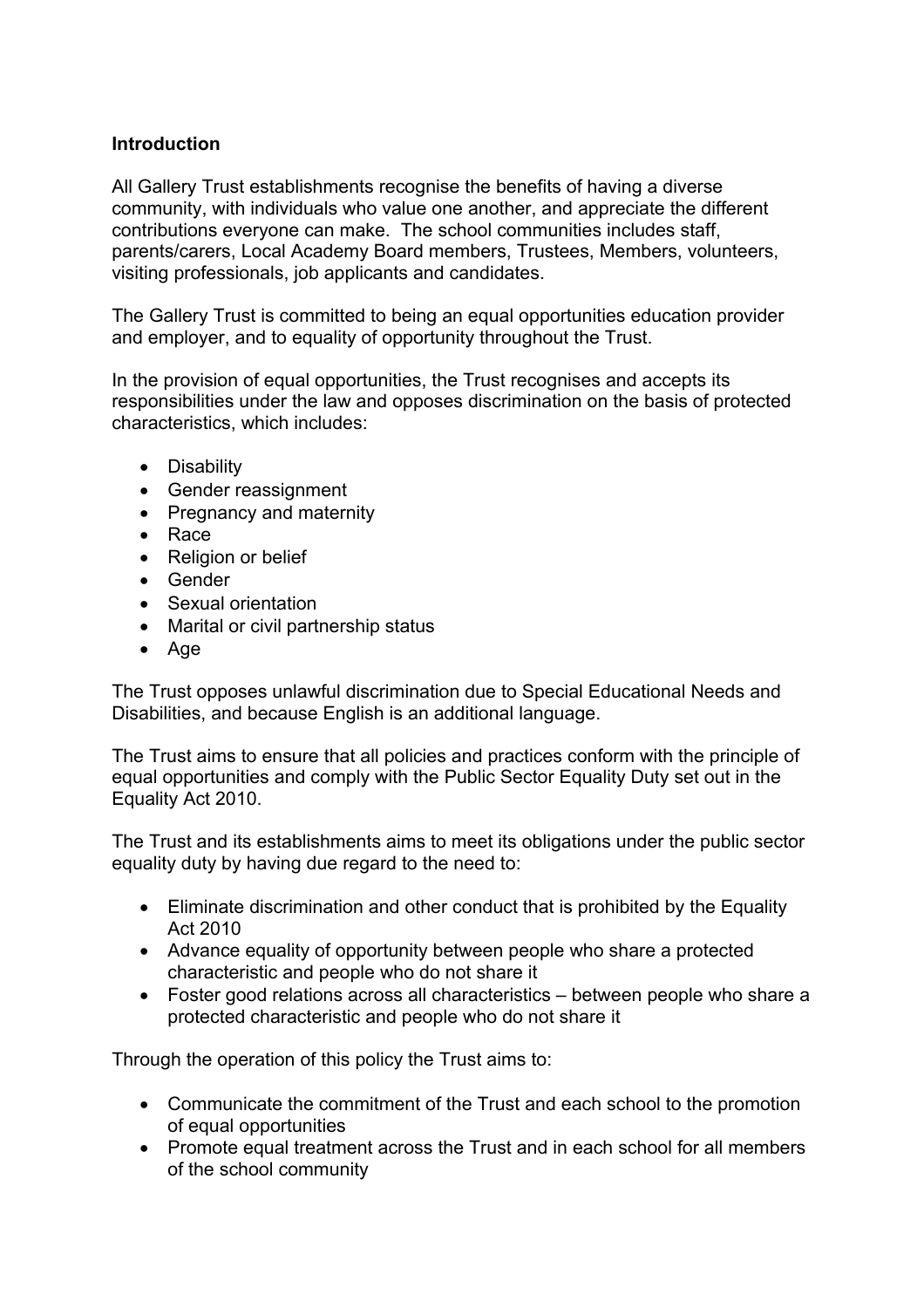- Create and maintain an open and supportive environment which is free from discrimination
- Foster mutual tolerance and positive attitudes so that everyone feels valued
- Remove or help to overcome barriers where they already exist
- Ensure that there is no unlawful discrimination against any person on any ground listed under the protected characteristics listed above
- Make it clear that, and ensure, that all discriminatory words, behaviour and images are treated as unacceptable
- Take reasonable steps to avoid putting people with a disability at a substantial disadvantage
- Publish information to demonstrate how the Trust complies with the Public Sector Equality Duty
- Prepare and publish equality objectives.

#### **Forms of discrimination**

#### **Direct discrimination**

Direct discrimination occurs when a person is treated less favourably than another person because of a protected characteristic as set out above. For example, rejecting an applicant of one race because it is considered they would not 'fit in' on the grounds of their race would be direct discrimination. Direct discrimination also occurs when a person is treated less favourably because of their association with another person who has a protected characteristic (other than pregnancy or maternity).

#### **Indirect discrimination**

Indirect discrimination occurs where an individual is subject to an unjustified provision, criterion or practice which puts them at a particular disadvantage because of, for example, their sex or race. For example, a minimum height requirement would be likely to eliminate proportionately more women than men. If these criteria cannot be objectively justified for a reason unconnected with gender, they would be indirectly discriminatory on the grounds of gender.

#### **Discrimination arising from disability**

Discrimination arising from disability occurs when a person with a disability is treated unfavourably because of something connected with their disability and the treatment cannot be shown to be proportionate means of achieving a legitimate aim.

#### **Equal opportunities education provider**

Each school admits students irrespective of their protected characteristics and will not discriminate on these grounds in the terms on which a place is offered.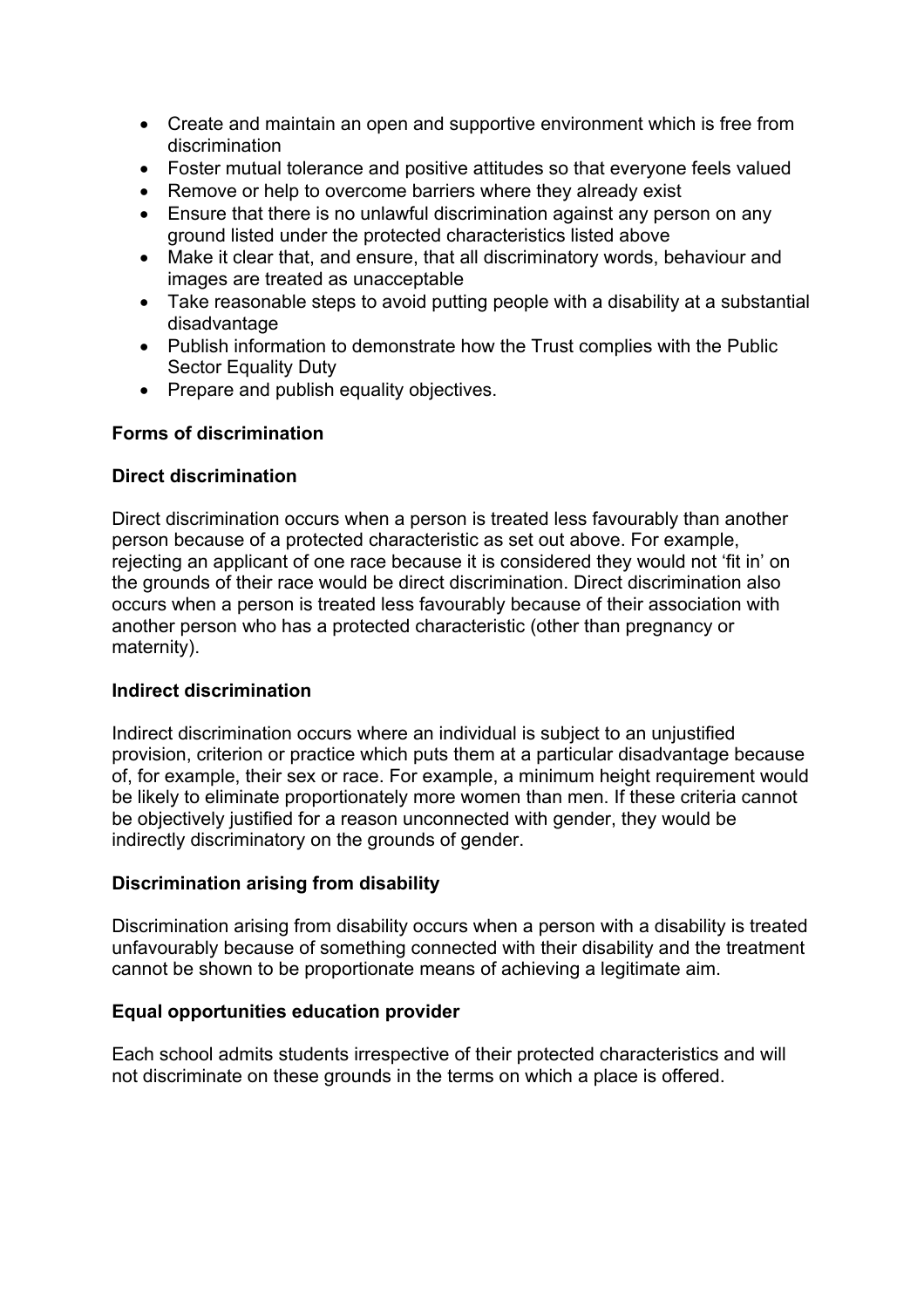# **Equal access**

Each school will afford all students equal access to all benefits, services, facilities, classes and subjects including all sports, irrespective of their protected characteristics, subject to considerations of Health and Safety and welfare as set out below.

#### **Positive action**

Schools may afford students of a particular racial group, or students with a disability or special educational needs, access to additional education or training to meet the special needs of the students in that group, for example, special language training for groups whose first language is not English.

#### **Exclusions**

The Trust will not discriminate against any student by excluding him or her from school, or by subjecting him or her to any other detriment, on the grounds of his or her protected characteristics.

#### **Teaching and school materials**

Efforts are made to recognise and be aware of the possibility of bias so that this can be eliminated in both teaching and learning materials and teaching styles. Materials are carefully selected for all areas of the curriculum so as to avoid stereotypes and bias.

#### **Student interaction**

All students are encouraged to work and play freely with, and have respect for, all other students, irrespective of their protected characteristics, subject to considerations of safety and welfare. Positive attitudes are fostered towards all groups in society through the curriculum, the ethos of the schools, and the vision and values of the Trust.

#### **Bullying**

The Trust has anti bullying policies and bullying is not tolerated.

Types of bullying include:

- Bullying relating to race, religion, belief or culture
- Bullying related to special educational needs and disabilities
- Bullying related to appearance or health conditions
- Bullying relating to sexual orientation
- Bullying of young carers or looked after children or otherwise related to home circumstances
- Sexist or sexual bullying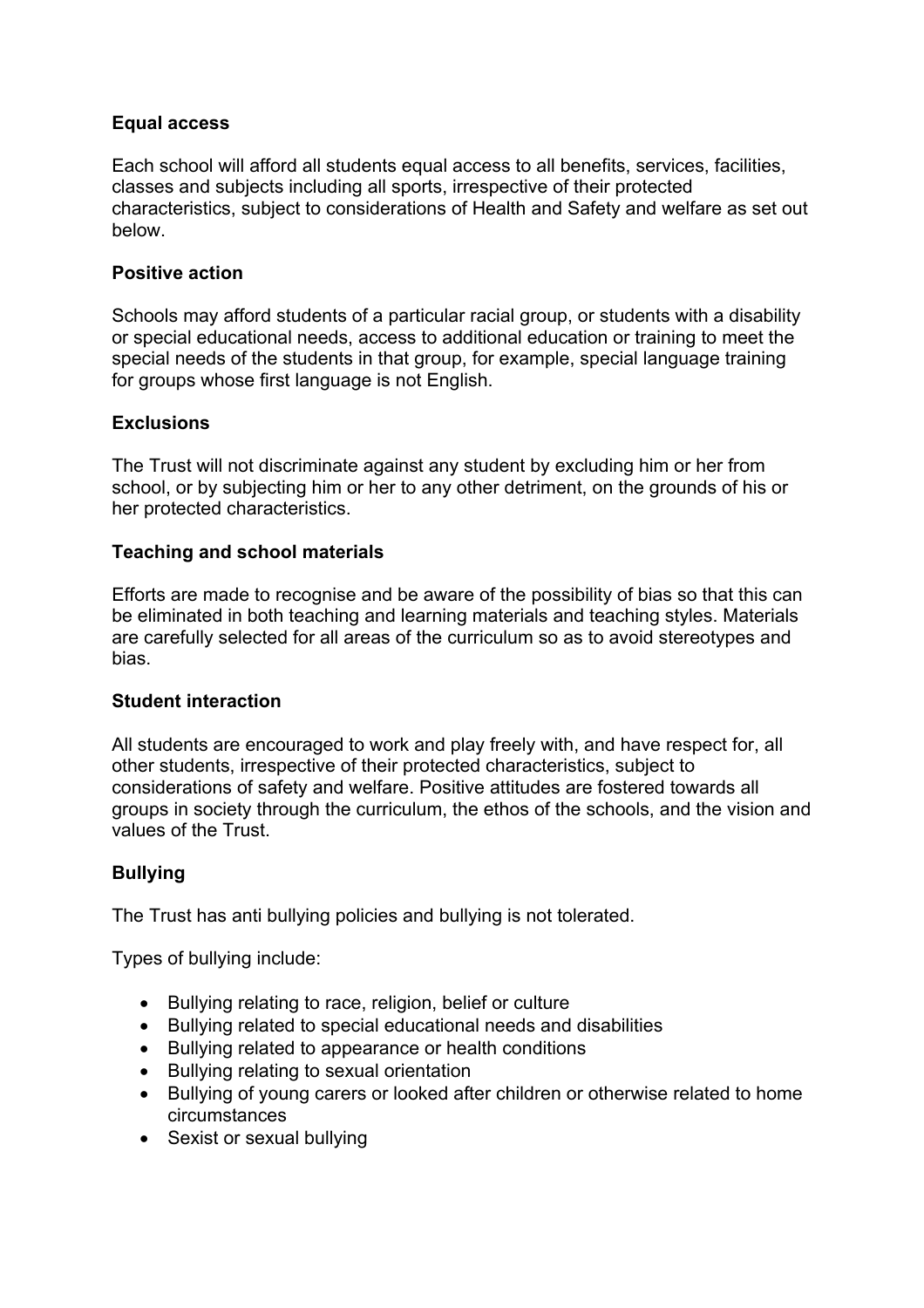Each school's anti-bullying policy contains more details about the school's antibullying practices.

# **School Uniform**

Each school's school uniform policy is consistent with this policy. The same school uniform policy applies equally to all students, irrespective of their gender, gender reassignment, race, disability, sexual orientation, pregnancy or maternity, religion or belief or special educational needs and disabilities, subject to considerations of safety and welfare. Reasonable requests to alter the school uniform will be considered. The student or his or her parents should refer the matter to the Head Teacher to ensure reasonable adjustments are made to accommodate the student. This is subject to considerations of safety and welfare and the school's existing school uniform policy principles.

# **Students with SEND**

The Gallery Trust is a Special Multi Academy Trust and all academies in the Trust publish a SEND policy which details the educational provision for students.

Each school ensures that:

- Home-school links are made to involve parents directly in the work of the school
- Interpretation and translation services are made available as quickly as possible
- Links are established within the local community
- Staff work effectively with other local services and professionals
- Learning support for ethnic minority students is efficient and effective
- Provision is made for the spiritual, moral, social and cultural education, supported by appropriate resources

# **Employment**

This policy applies to all aspects of employment from the advertisement of jobs, recruitment, terms and conditions of employment, career development, appraisal, training, grievance and disciplinary procedures, through to reasons for termination of employment.

# **Applicants**

The Trust accepts applications from, and recruits staff irrespective of their protected characteristics and will not discriminate on these grounds in the terms on which a position is offered. The Trust's Safer Recruitment Policy reflects its approach towards equal opportunities and is consistent with this policy.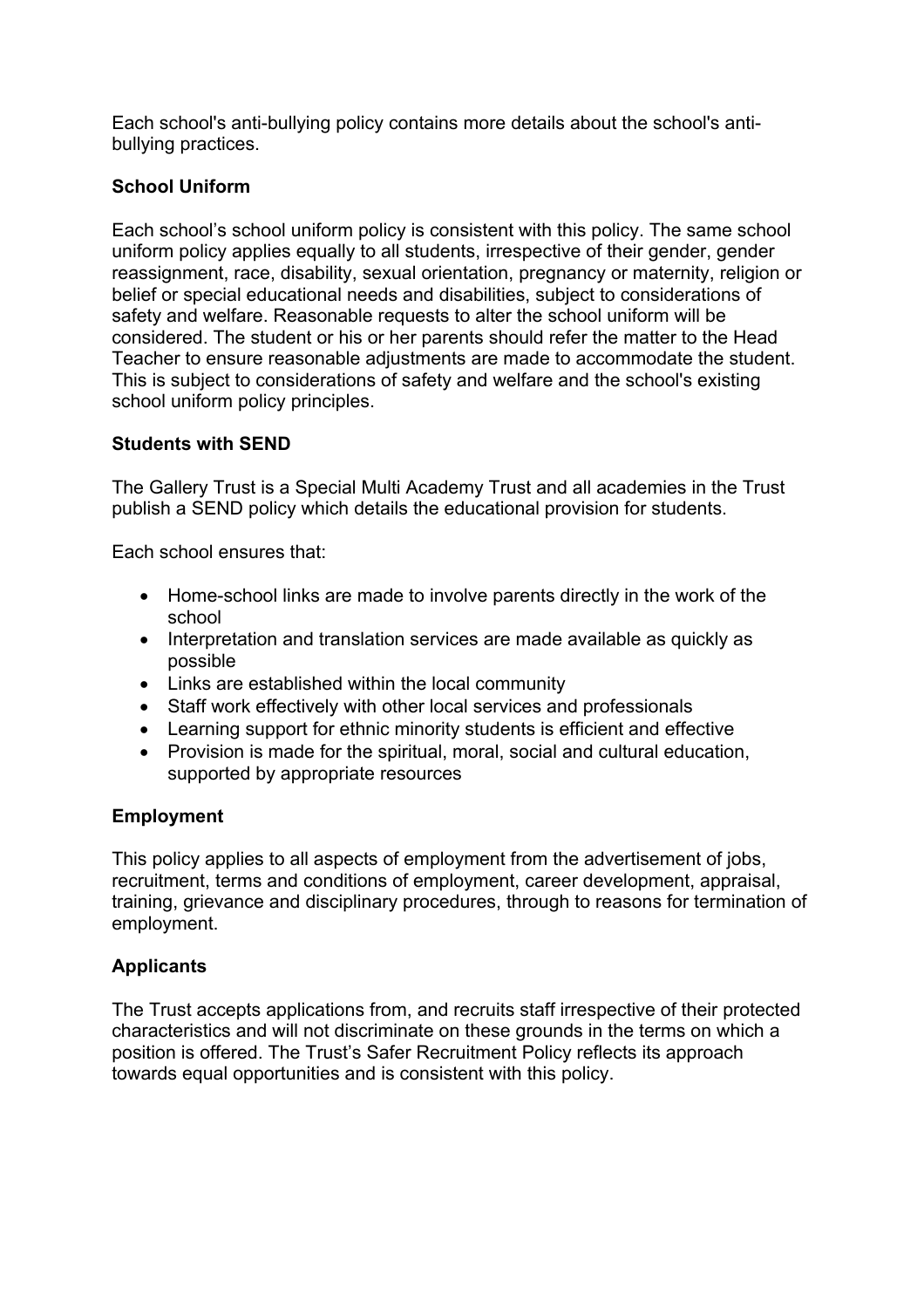# **Equal access**

The Trust will afford all staff equal access to all benefits, services, facilities, and opportunities for development, irrespective of their protected characteristics, subject to considerations of safety and welfare as set out below.

# **Disabilities and reasonable adjustments**

The Trust has an ongoing duty to make reasonable adjustments for individuals with a disability in respect of both employment and the education and associated services provided to ensure that such staff and students are not placed at a substantial disadvantage in comparison with other staff and students. Reasonable adjustments may typically include:

- Making arrangements for an individual in a wheelchair to attend an interview in an accessible ground floor room
- Rearranging the timetable to allow a student to attend a class in an accessible part of the building
- Arranging a variety of accessible sports activities.

# **Staff Conduct & Expectations**

The expectations for staff conduct is laid out in the Staff Code of Conduct. This is to supplement an employee's terms and conditions of employment and to support the Trust's standards and expectations for staff behaviour and conduct.

#### **Access**

The Trust monitors the physical features of the premises to consider whether users of the premises with a disability are placed at a substantial disadvantage compared to other users. Where possible and proportionate, The Trust will take steps to improve access for disabled users of the premises. Each school has an Accessibility Plan.

#### **Responsibilities**

#### **Trust & School Community**

All members of the Trust and each school community are expected to comply with this policy and to treat others with dignity at all times. The Head Teacher has delegated day-to-day responsibility for operating the policy and ensuring its accessibility, availability, maintenance and review. Those working at a senior management level at each school have a specific responsibility to set an appropriate standard of behaviour, to lead by example and to promote the aims and objectives of the Trust with regard to equal opportunities in light of the Public Sector Equality Duty.

The senior management team of the Trust, and in each school, is responsible for ensuring that appropriate arrangements to monitor the performance of potentially disadvantaged individuals are in place.